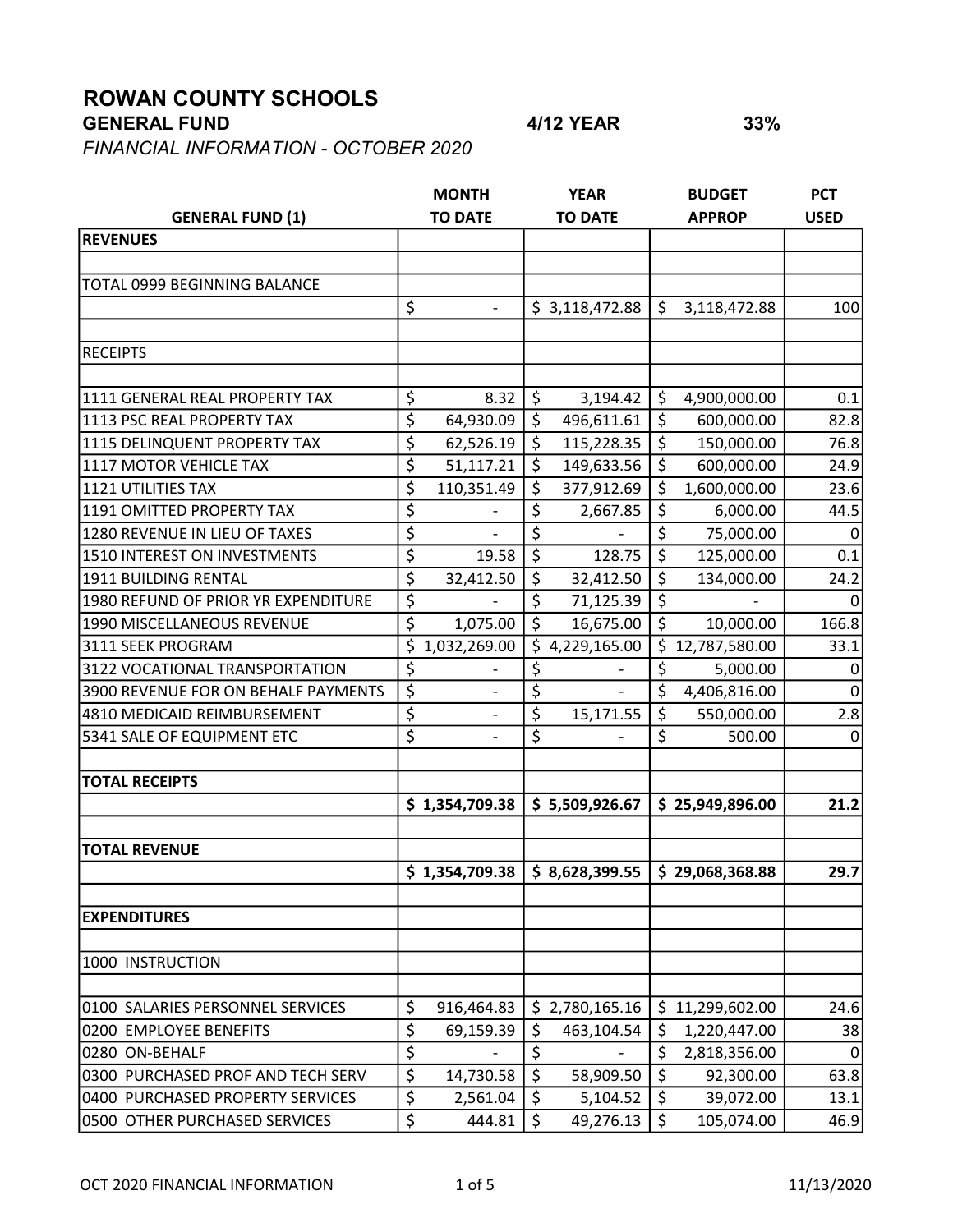|                                          | <b>MONTH</b>    |                  | <b>YEAR</b>    |                  | <b>BUDGET</b>   | <b>PCT</b>  |
|------------------------------------------|-----------------|------------------|----------------|------------------|-----------------|-------------|
| <b>GENERAL FUND (1)</b>                  | <b>TO DATE</b>  |                  | <b>TO DATE</b> |                  | <b>APPROP</b>   | <b>USED</b> |
| 0600 SUPPLIES                            | \$<br>19,019.14 | $\zeta$          | 64,163.41      | \$               | 360,403.10      | 17.8        |
| 0700 PROPERTY                            | \$<br>9,586.40  | $\zeta$          | 11,518.56      | \$               | 144,930.00      | 8           |
| 0800 DEBT SERVICE AND MISCELLANEOUS      | \$              | \$               |                | \$               | 7,000.00        | $\mathbf 0$ |
|                                          |                 |                  |                |                  |                 |             |
| TOTAL 1000 INSTRUCTION                   |                 |                  |                |                  |                 |             |
|                                          | \$1,031,966.19  |                  | \$3,432,241.82 |                  | \$16,087,184.10 | 21.3        |
| 2100 STUDENT SUPPORT SERVICES            |                 |                  |                |                  |                 |             |
| 0100 SALARIES PERSONNEL SERVICES         | \$<br>63,957.25 | \$               | 210,014.16     | \$               | 836,766.00      | 25.1        |
| 0200 EMPLOYEE BENEFITS                   | \$<br>9,291.51  | $\zeta$          | 28,018.57      | \$               | 124,374.00      | 22.5        |
| 0280 ON-BEHALF                           | \$              | \$               |                | \$               | 108,726.00      | 0           |
| 0300 PURCHASED PROF AND TECH SERV        | \$<br>405.00    | $\zeta$          | 1,797.00       | \$               | 1,600.00        | 112.3       |
| 0500 OTHER PURCHASED SERVICES            | \$<br>278.10    | $\overline{\xi}$ | 415.00         | \$               | 4,500.00        | 9.2         |
| 0600 SUPPLIES                            | \$<br>733.71    | \$               | 31,280.74      | \$               | 42,500.00       | 73.6        |
| 0800 DEBT SERVICE AND MISCELLANEOUS      | \$              | \$               |                | \$               | 100.00          | 0           |
| TOTAL 2100 STUDENT SUPPORT SERVICES      |                 |                  |                |                  |                 |             |
|                                          | \$<br>74,665.57 | \$               | 271,525.47     | \$               | 1,118,566.00    | 24.3        |
| 2200 INSTRUCTIONAL STAFF SUPP SERV       |                 |                  |                |                  |                 |             |
| 0100 SALARIES PERSONNEL SERVICES         | \$<br>24,650.31 | $\zeta$          | 96,424.47      | $\zeta$          | 315,112.00      | 30.6        |
| 0200 EMPLOYEE BENEFITS                   | \$<br>1,651.03  | \$               | 5,611.52       | \$               | 19,059.00       | 29.4        |
| 0280 ON-BEHALF                           | \$              | \$               |                | \$               | 87,105.00       | 0           |
| 0300 PURCHASED PROF AND TECH SERV        | \$              | \$               | 100.00         | \$               | 9,350.00        | 1.1         |
| 0500 OTHER PURCHASED SERVICES            | \$              | \$               |                | \$               | 3,500.00        | 0           |
| 0600 SUPPLIES                            | \$<br>3,626.58  | $\overline{\xi}$ | 4,795.17       | \$               | 33,663.00       | 14.2        |
| 0700 PROPERTY                            | \$              | \$               |                | \$               | 3,050.00        | $\pmb{0}$   |
| TOTAL 2200 INSTRUCTIONAL STAFF SUPP SERV |                 |                  |                |                  |                 |             |
|                                          | \$<br>29,927.92 | $\zeta$          | 106,931.16     | $\zeta$          | 470,839.00      | 22.7        |
| 2300 DISTRICT ADMIN SUPPORT              |                 |                  |                |                  |                 |             |
| 0100 SALARIES PERSONNEL SERVICES         | \$<br>16,256.32 | $\zeta$          | 68,339.85      | \$               | 220,072.00      | 31.1        |
| 0200 EMPLOYEE BENEFITS                   | \$<br>12,374.62 | $\zeta$          | 63,546.19      | \$               | 197,071.00      | 32.3        |
| 0280 ON-BEHALF                           | \$              | \$               |                | \$               | 204,875.00      | 0           |
| 0300 PURCHASED PROF AND TECH SERV        | \$<br>12,997.53 | \$               | 39,045.77      | \$               | 313,100.00      | 12.5        |
| 0400 PURCHASED PROPERTY SERVICES         | \$<br>1,121.64  | $\zeta$          | 4,486.56       | \$               | 14,500.00       | 30.9        |
| 0500 OTHER PURCHASED SERVICES            | \$<br>111.74    | \$               | 105,014.50     | \$               | 121,770.00      | 86.2        |
| 0600 SUPPLIES                            | \$              | \$               | 974.02         | \$               | 5,500.00        | 17.7        |
| 0700 PROPERTY                            | \$              | $\overline{\xi}$ |                | $\overline{\xi}$ | 6,000.00        | 0           |
| TOTAL 2300 DISTRICT ADMIN SUPPORT        |                 |                  |                |                  |                 |             |
|                                          |                 |                  |                |                  |                 |             |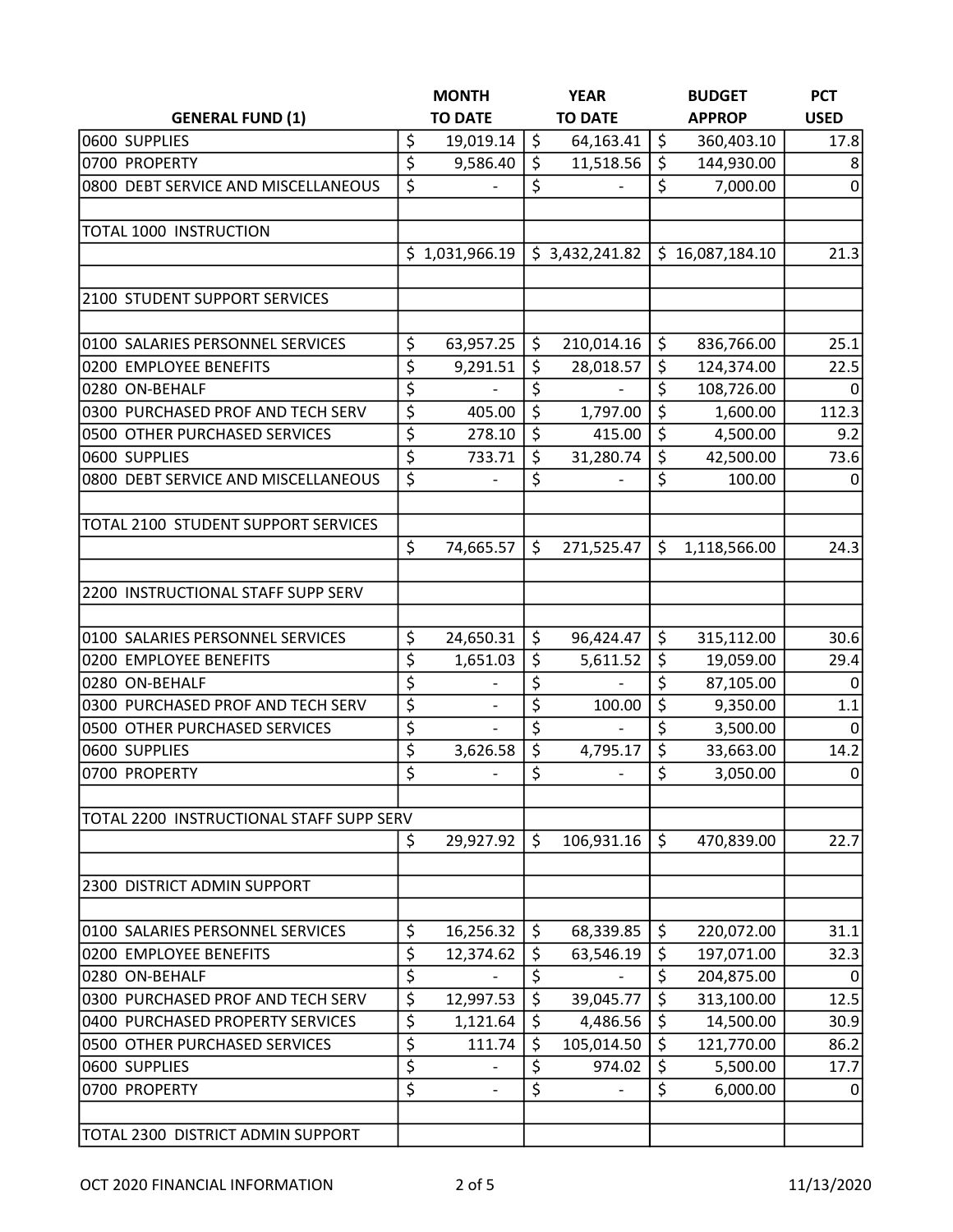|                                             |    | <b>MONTH</b>   |                                 | <b>YEAR</b>    |         | <b>BUDGET</b> | <b>PCT</b>  |
|---------------------------------------------|----|----------------|---------------------------------|----------------|---------|---------------|-------------|
| <b>GENERAL FUND (1)</b>                     |    | <b>TO DATE</b> |                                 | <b>TO DATE</b> |         | <b>APPROP</b> | <b>USED</b> |
|                                             | \$ | 42,861.85      | \$                              | 281,406.89     | \$      | 1,082,888.00  | 26          |
|                                             |    |                |                                 |                |         |               |             |
| 2400 SCHOOL ADMIN SUPPORT                   |    |                |                                 |                |         |               |             |
|                                             |    |                |                                 |                |         |               |             |
| 0100 SALARIES PERSONNEL SERVICES            | \$ | 59,994.02      | \$                              | 243,251.05     | \$      | 770,618.00    | 31.6        |
| 0200 EMPLOYEE BENEFITS                      | \$ | 5,260.03       | \$                              | 19,704.83      | \$      | 79,625.00     | 24.8        |
| 0280 ON-BEHALF                              | \$ |                | \$                              |                | \$      | 214,659.00    | 0           |
| 0300 PURCHASED PROF AND TECH SERV           | \$ |                | \$                              |                | \$      | 19,000.00     | 0           |
| 0400 PURCHASED PROPERTY SERVICES            | \$ |                | \$                              | 23,865.35      | \$      | 51,400.00     | 46.4        |
| 0500 OTHER PURCHASED SERVICES               | \$ | 285.14         | \$                              | 1,000.02       | \$      | 8,250.00      | 12.1        |
| 0600 SUPPLIES                               | \$ | 5,896.80       | $\overline{\boldsymbol{\zeta}}$ | 13,988.17      | \$      | 83,359.00     | 16.8        |
| 0700 PROPERTY                               | \$ | 175.00         | \$                              | 175.00         | \$      | 4,878.00      | 3.6         |
| 0800 DEBT SERVICE AND MISCELLANEOUS         | \$ |                | \$                              |                | \$      | 2,000.00      | 0           |
|                                             |    |                |                                 |                |         |               |             |
| TOTAL 2400 SCHOOL ADMIN SUPPORT             |    |                |                                 |                |         |               |             |
|                                             | \$ | 71,610.99      | \$                              | 301,984.42     | \$      | 1,233,789.00  | 24.5        |
|                                             |    |                |                                 |                |         |               |             |
| 2500 BUSINESS SUPPORT SERVICES              |    |                |                                 |                |         |               |             |
| 0100 SALARIES PERSONNEL SERVICES            | \$ | 12,763.10      | $\zeta$                         | 52,335.18      | \$      | 153,165.00    | 34.2        |
| 0200 EMPLOYEE BENEFITS                      | \$ | 2,702.00       | \$                              | 11,214.77      | \$      | 32,446.00     | 34.6        |
| 0280 ON-BEHALF                              | \$ |                | \$                              |                | \$      | 34,028.00     | 0           |
|                                             |    |                |                                 |                |         |               |             |
| TOTAL 2500 BUSINESS SUPPORT SERVICES        |    |                |                                 |                |         |               |             |
|                                             | \$ | 15,465.10      | \$                              | 63,549.95      | \$      | 219,639.00    | 28.9        |
|                                             |    |                |                                 |                |         |               |             |
| 2600 PLANT OPERATIONS AND MAINTENANCE       |    |                |                                 |                |         |               |             |
|                                             |    |                |                                 |                |         |               |             |
| 0100 SALARIES PERSONNEL SERVICES            | \$ | 58,048.70      | \$                              | 228,251.54     | \$      | 776,003.00    | 29.4        |
| 0200 EMPLOYEE BENEFITS                      | \$ | 17,746.46      | \$                              | 68,957.30      | \$      | 266,681.00    | 25.9        |
| 0280 ON-BEHALF                              | \$ |                | \$                              |                | \$      | 488,691.00    | 0           |
| 0300 PURCHASED PROF AND TECH SERV           | \$ | 33,740.49      | \$                              | 185,604.80     | $\zeta$ | 331,000.00    | 56.1        |
| 0400 PURCHASED PROPERTY SERVICES            | \$ | 12,270.30      | \$                              | 34,966.90      | \$      | 150,000.00    | 23.3        |
| 0500 OTHER PURCHASED SERVICES               | \$ | 5,003.25       | \$                              | 32,319.96      | \$      | 58,500.00     | 55.3        |
| 0600 SUPPLIES                               | \$ | 67,292.29      | \$                              | 199,982.00     | \$      | 1,036,500.00  | 19.3        |
| 0700 PROPERTY                               | \$ |                | \$                              |                | \$      | 11,500.00     | 0           |
|                                             |    |                |                                 |                |         |               |             |
| TOTAL 2600 PLANT OPERATIONS AND MAINTENANCE |    |                |                                 |                |         |               |             |
|                                             | \$ | 194,101.49     | \$                              | 750,082.50     | \$      | 3,118,875.00  | 24.1        |
| 2700 STUDENT TRANSPORTATION                 |    |                |                                 |                |         |               |             |
|                                             |    |                |                                 |                |         |               |             |
| 0100 SALARIES PERSONNEL SERVICES            | \$ | 92,548.04      | \$                              | 265,141.78     | \$      | 1,129,160.00  | 23.5        |
|                                             |    |                |                                 |                |         |               |             |
| 5100 DEBT SERVICE                           |    |                |                                 |                |         |               |             |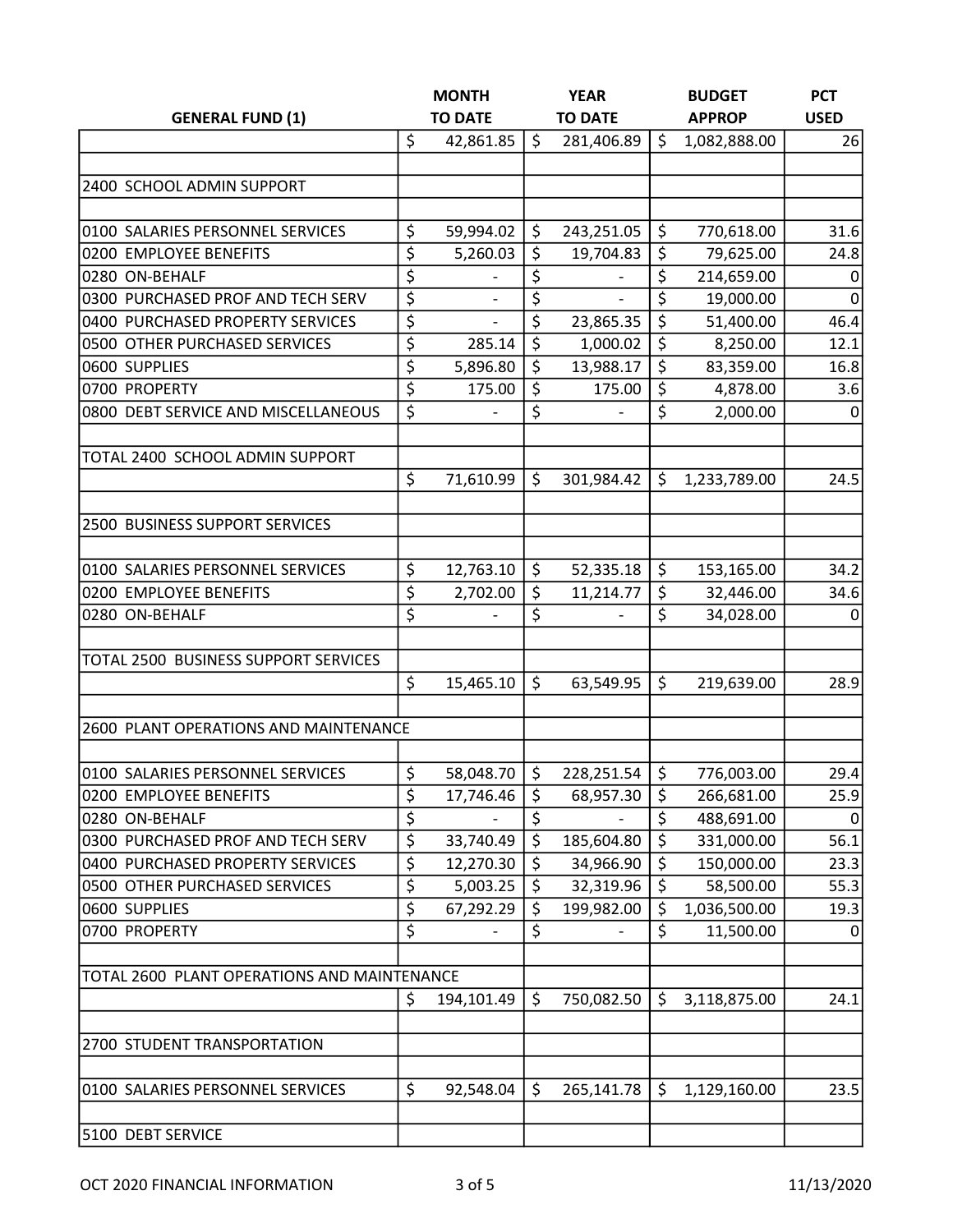|                                     |    | <b>MONTH</b>             |         | <b>YEAR</b>                     |              | <b>BUDGET</b>            | <b>PCT</b>     |
|-------------------------------------|----|--------------------------|---------|---------------------------------|--------------|--------------------------|----------------|
| <b>GENERAL FUND (1)</b>             |    | <b>TO DATE</b>           |         | <b>TO DATE</b>                  |              | <b>APPROP</b>            | <b>USED</b>    |
|                                     |    |                          |         |                                 |              |                          |                |
| 0800 DEBT SERVICE AND MISCELLANEOUS | \$ | $\blacksquare$           | \$      | 67,305.47                       | $\zeta$      | 500,000.00               | 13.5           |
| TOTAL 5100 DEBT SERVICE             |    |                          |         |                                 |              |                          |                |
|                                     | \$ | $\blacksquare$           | $\zeta$ | 67,305.47                       | $\mathsf{S}$ | 500,000.00               | 13.5           |
|                                     |    |                          |         |                                 |              |                          |                |
| 5200 FUND TRANSFERS                 |    |                          |         |                                 |              |                          |                |
| 0900 OTHER ITEMS                    | \$ |                          | \$      |                                 | \$           | 75,000.00                | $\Omega$       |
| TOTAL 5200 FUND TRANSFERS           |    |                          |         |                                 |              |                          |                |
|                                     | \$ | $\overline{\phantom{0}}$ | \$      | $\overline{\phantom{0}}$        | \$           | 75,000.00                | $\pmb{0}$      |
| 5300 CONTINGENCY                    |    |                          |         |                                 |              |                          |                |
| 0840 CONTINGENCY                    | \$ | $\overline{\phantom{0}}$ | \$      | $\overline{\phantom{a}}$        | \$           | 2,269,213.78             | 0              |
| TOTAL 5300 CONTINGENCY              |    |                          |         |                                 |              |                          |                |
|                                     | \$ | $\overline{\phantom{0}}$ | \$      | $\blacksquare$                  | \$           | 2,269,213.78             | $\overline{0}$ |
| <b>TOTAL EXPENDITURES</b>           |    |                          |         |                                 |              |                          |                |
|                                     |    | \$1,625,184.51           |         | \$5,815,445.10                  |              | \$29,068,368.88          | 20             |
| <b>TOTAL FOR GENERAL FUND (1)</b>   |    |                          |         |                                 |              |                          |                |
|                                     | \$ |                          |         | $(270, 475.13)$ \$ 2,812,954.45 | \$           | $\overline{\phantom{a}}$ | 0              |